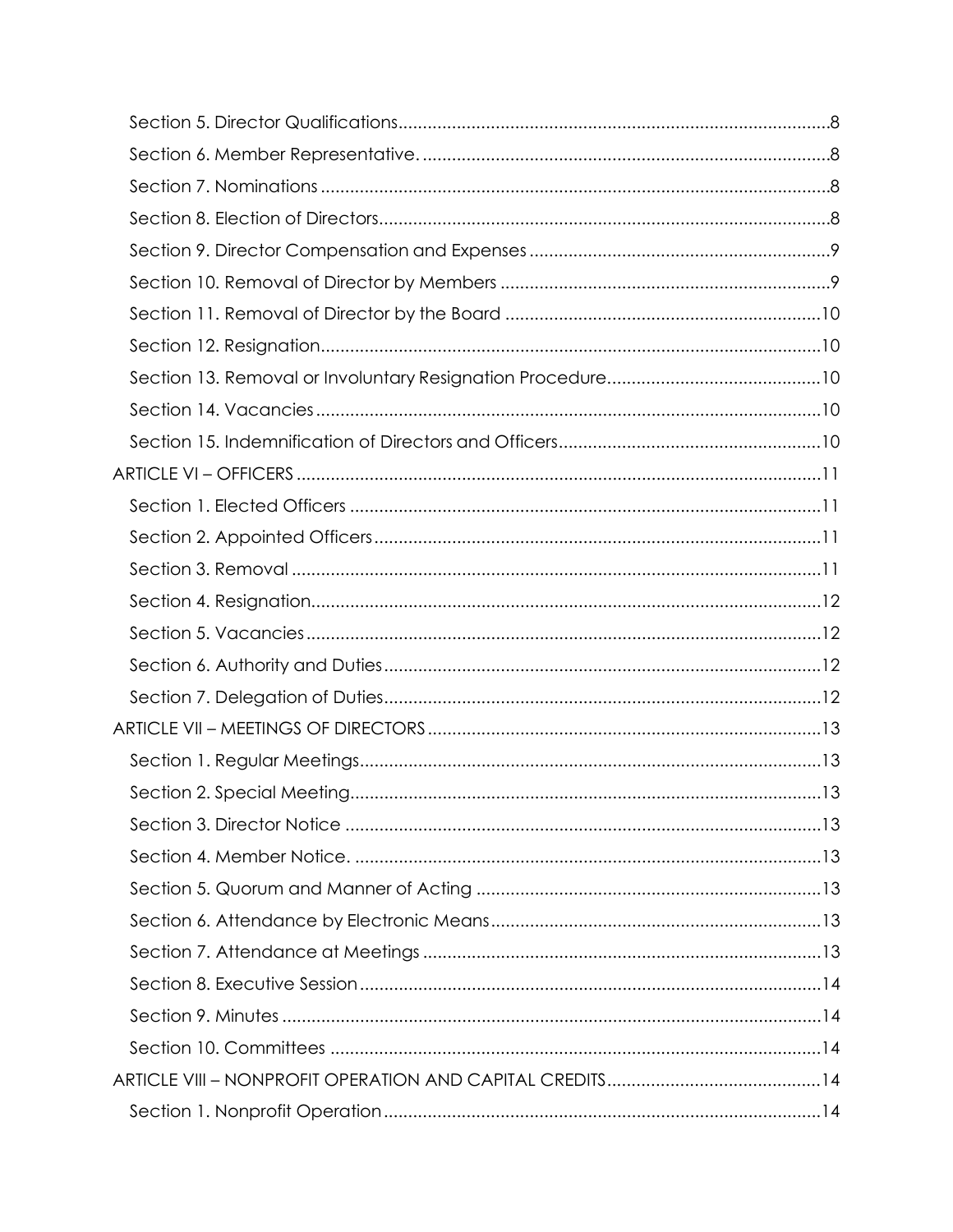| Section 4. Retirement of Capital Credits for Deceased Patrons15 |  |
|-----------------------------------------------------------------|--|
|                                                                 |  |
|                                                                 |  |
|                                                                 |  |
|                                                                 |  |
|                                                                 |  |
|                                                                 |  |
|                                                                 |  |
|                                                                 |  |
|                                                                 |  |
|                                                                 |  |
|                                                                 |  |
|                                                                 |  |
|                                                                 |  |
|                                                                 |  |
|                                                                 |  |
|                                                                 |  |
|                                                                 |  |
|                                                                 |  |
|                                                                 |  |
|                                                                 |  |
|                                                                 |  |
|                                                                 |  |
|                                                                 |  |
|                                                                 |  |
|                                                                 |  |
|                                                                 |  |
|                                                                 |  |
|                                                                 |  |
|                                                                 |  |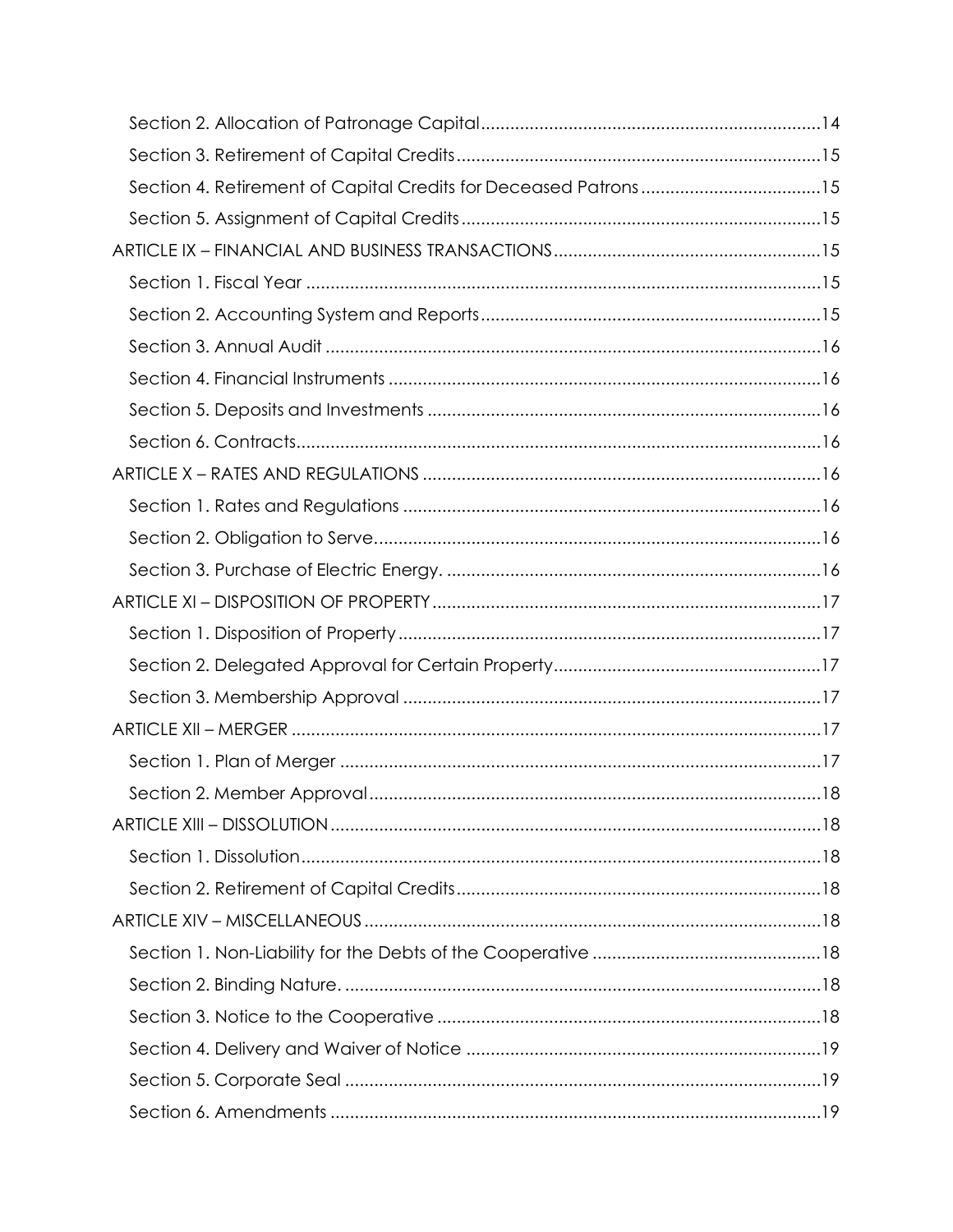#### **ARTICLE I – THE COOPERATIVE**

CORE Electric Cooperative is a cooperative electric association incorporated under Title 7, Article 55 of the Colorado Revised Statutes ("C.R.S."). In 1985, the Cooperative's membership exempted the Cooperative from the Public Utilities Law pursuant to § 40- 9.5-101-104, C.R.S. The Cooperative is regulated by its Members through an elected governing body according to the Cooperative's Articles of Incorporation and these Bylaws.

The Cooperative shall not be operated for profit but for the mutual benefit of its Members and shall be operated to maintain its tax-exempt status under 26 U.S.C. § 501(c)(12).

#### **ARTICLE II – DEFINITIONS**

As used in these Bylaws:

"Cooperative" means CORE Electric Cooperative.

"Board of Directors" and "Board" means a body of natural persons duly qualified and elected or appointed as provided for in these Bylaws to govern the Cooperative's business affairs.

"Capital Credit" means the Patronage Capital allocated to the Patrons.

"Director" means a seated member of the Cooperative's Board of Directors.

"Member" means a person or entity receiving electric energy from the Cooperative who has not opted out of membership as provided for in these Bylaws. The term "Member" as used in these Bylaws includes spouses holding a joint membership. Members are entitled to vote for Directors as provided in these Bylaws.

"Officer" means the President, Vice President, Secretary, Assistant Secretary, Treasurer, Assistant Treasurer, Chief Executive Officer, and such other officers as may be designated pursuant to these Bylaws.

"Patron" means a person or entity that purchases or has purchased electric energy from the Cooperative.

"Patronage Capital" means all amounts received by the Cooperative from sales of electric energy and distribution services related to such sales in excess of the cost of providing such sales and services and such other margins as may be designated and allocated as patronage capital by the Board.

"Rates and Regulations" means the Board-approved rates, terms, and conditions under which the Cooperative provides electric energy and related services to the Patrons of the Cooperative.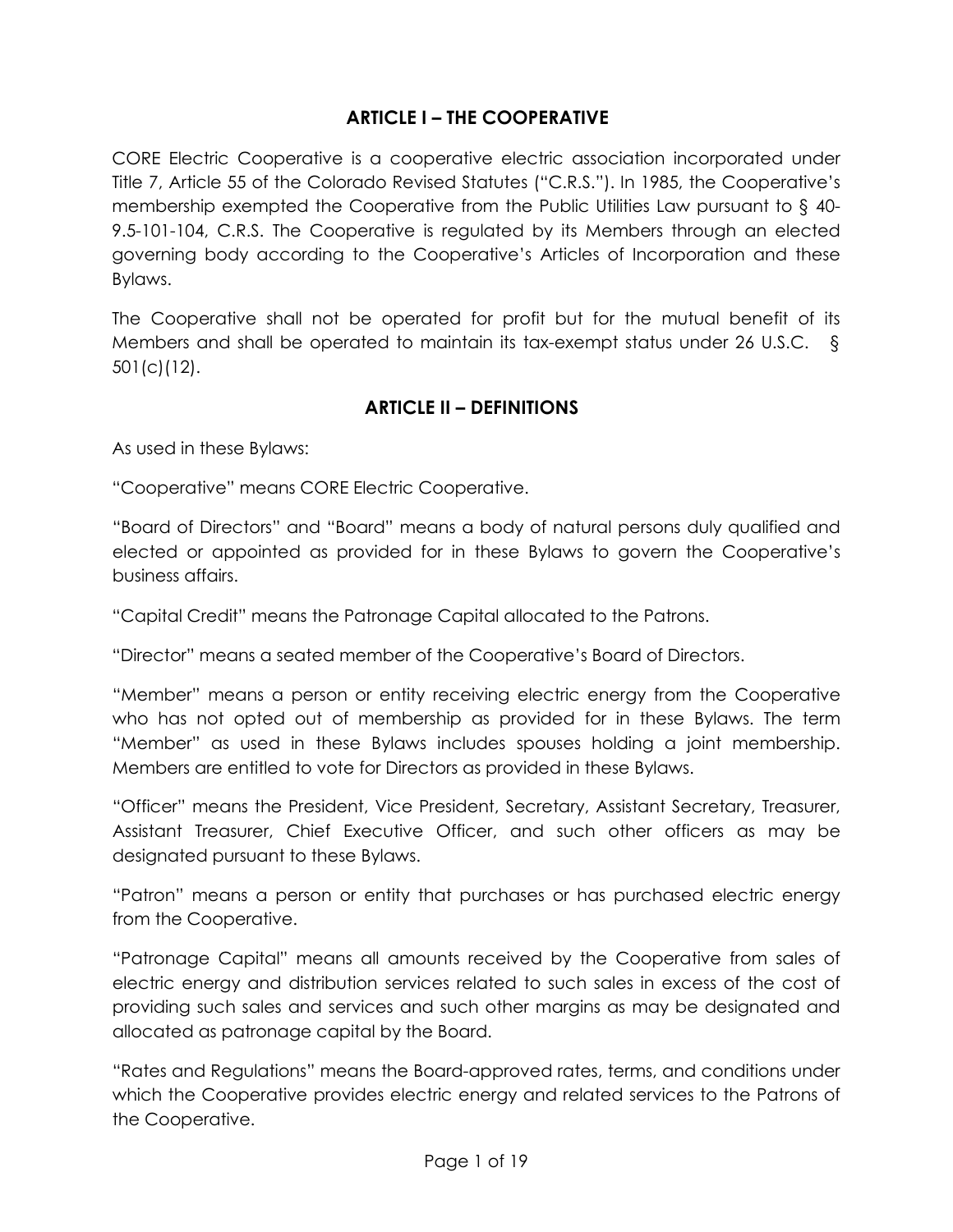#### **ARTICLE III – MEMBERSHIP**

**Section 1. Requirements for Membership.** Any person or entity that purchases electric energy from the Cooperative is deemed to have consented to be a Member of the Cooperative. A person or entity may hold only one (1) individual membership in the Cooperative.

Any person or entity may opt out of or withdraw from membership by notifying the Cooperative in writing. A person or entity giving such notice shall not be considered a Member of the Cooperative or be entitled to vote in Cooperative elections, but shall continue to be eligible for electric service under the Cooperative's Rates and Regulations.

**Section 2. Joint Membership.** Spouses may apply for a joint membership or convert an existing individual membership to a joint membership. All rights and liabilities of membership apply to joint memberships as follows:

- (a) The presence at a meeting of either or both spouses shall be regarded as the presence of one (1) Member and jointly waives notice of the meeting;
- (b) The signature of either or both spouses individually or jointly constitutes one (1) Member signature on a nominating petition for the office of Director;
- (c) Joint members are entitled to one (1) vote upon each matter submitted to a vote of the Members, which vote may be cast by eitherspouse;
- (d) A proxy executed by either spouse is a joint proxy, and the presence of either spouse at a meeting of the Members revokes such proxy;
- (e) A waiver of notice signed by either spouse shall constitute a joint waiver;
- (f) Notice to either spouse shall constitute notice to both;
- (g) Expulsion of either spouse shall terminate the joint membership;
- (h) Withdrawal of either spouse shall terminate the joint membership;
- (i) Either spouse, but not both, may be elected or appointed as an Officer or Director;
- (j) Both spouses shall be jointly entitled to allocation of Patronage Capital and shall be jointly liable for debts to the Cooperative incurred in connection with the receipt of electric service, which liability shall survive termination of the joint membership;
- (k) Upon receipt of notice by the Cooperative of the death of either spouse who is a joint member, the membership and any Capital Credits allocated to the joint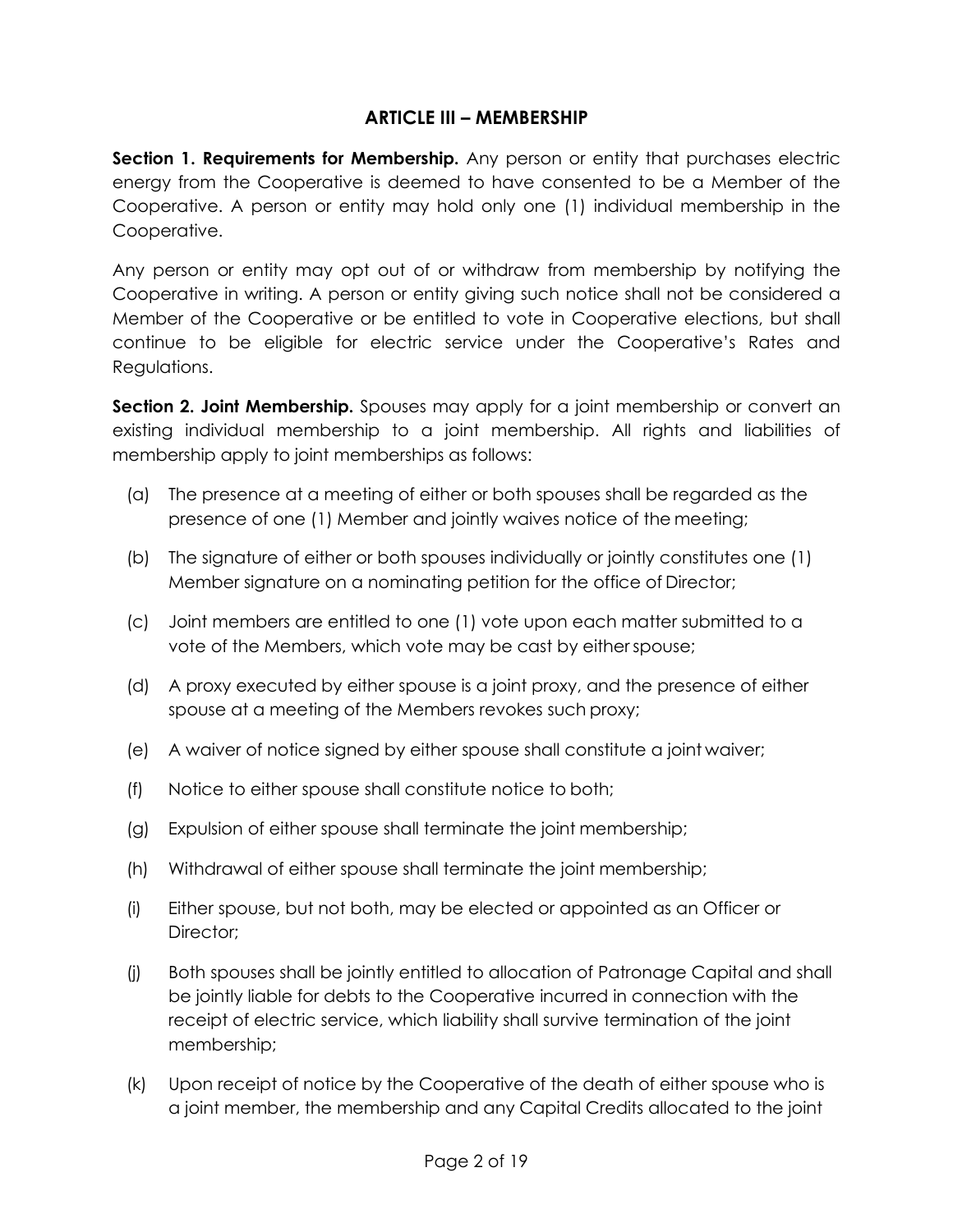membership shall be transferred to the surviving spouse; and

(l) Upon receipt of notice by the Cooperative of the dissolution of marriage between joint members, the joint membership shall terminate, and any joint Capital Credits will be divided equally (50/50) between the parties unless a binding agreement or court order stipulating otherwise is provided to the Cooperative within ten (10) business days of the notice to the Cooperative of the dissolution of marriage.

**Section 3. Membership Fee and Certificate.** The Board shall determine and may change the membership fee. If the Board determines that a membership fee shall be charged, the membership fee shall be included in the first billing to each new Member unless paid at the time of application for service.

The Cooperative shall issue certificates of membership. Service and billing records of the Cooperative showing service in the name of a person or entity shall presumptively establish membership of that person or entity.

**Section 4. Transfer of Membership.** Membership in the Cooperative shall not be assignable or transferable except upon consent of the Board or pursuant to policies established by the Board.

**Section 5. Termination of Membership.** Membership shall terminate upon the withdrawal, death, cessation of existence, or expulsion of a Member, or upon the termination of all of a Member's service accounts. Upon termination of membership, the former Member's accrued Capital Credit allocations shall continue to be eligible for retirement or assignment consistent with these Bylaws.

Except for the retained right to Capital Credits, if any, termination of membership shall operate as a release of all right, title, and interest of the former Member in the property and assets of the Cooperative; provided, however, that termination of membership shall not release the former Member or the former Member's estate from the debts or liabilities of such former Member to the Cooperative.

**Section 6. Expulsion of Membership.** The Board may, by the affirmative vote of not less than five (5) Directors, expel or suspend any Member who fails to comply with any of the provisions of the Articles of Incorporation, these Bylaws, or the Rates and Regulations, but only if such Member is given not less than fifteen (15) days prior written notice of the proposed action, the reasons therefor, and an opportunity to be heard, orally or in writing, at least five (5) days prior to the effective date of theaction.

## **ARTICLE IV – MEETINGS OF THE MEMBERS**

**Section 1. Annual Meeting.** The annual meeting of the Members shall be held during the month of April at a location within the service area of the Cooperative or the Denver, Colorado, metropolitan area at a time, date, and location determined by the Board.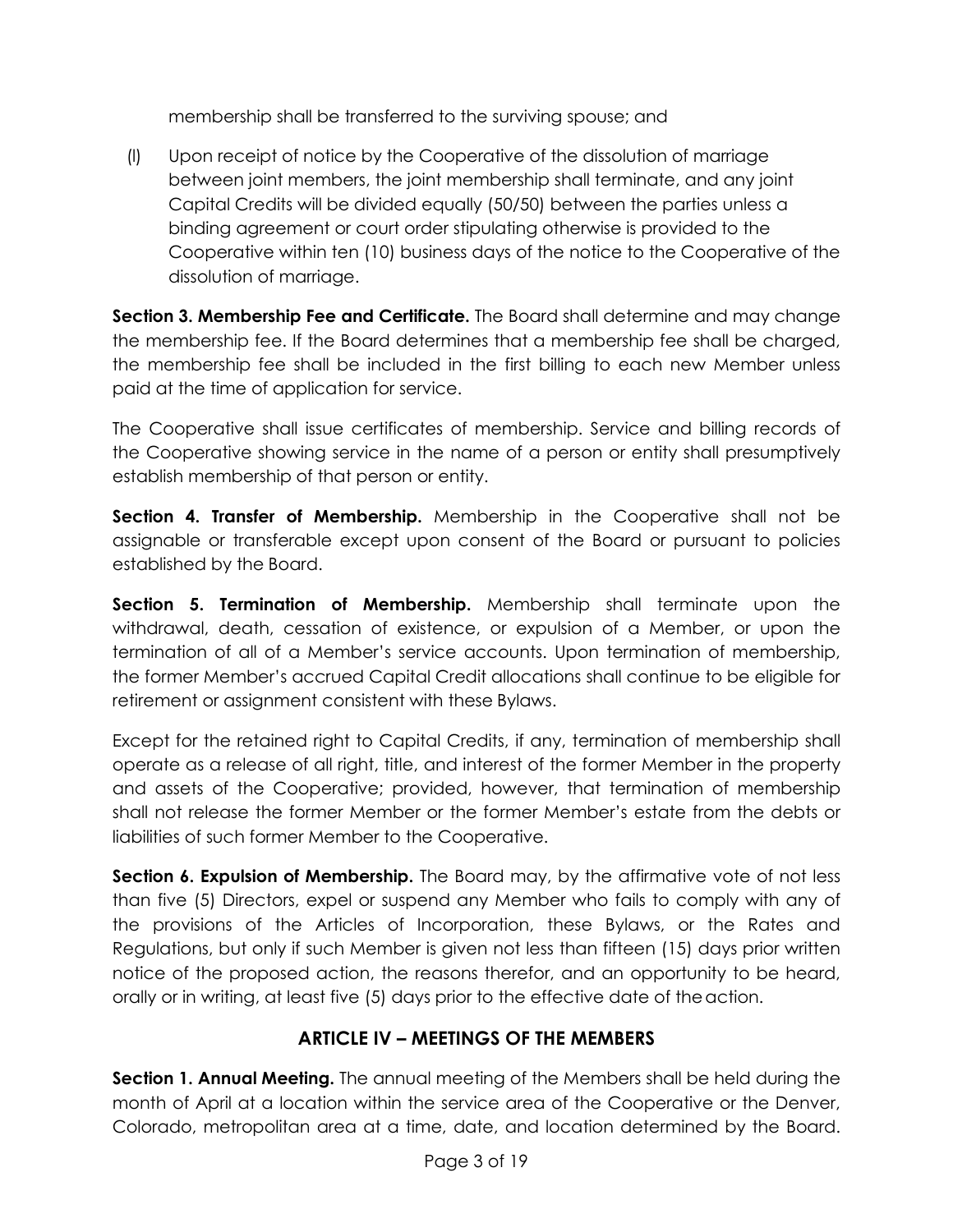The time, date and location of the annual meeting shall be subject to change by the Board, including a change to a month other than April, upon a Board determination that circumstances have occurred that could not be foreseen at the time the meeting was set, such as, but not limited to, an extreme weather event, health emergency or fire, and upon such notice of the new meeting time, date and location as is provided by law. The purpose of the meeting shall be to elect Directors, present reports covering the previous fiscal year, and transact such other business as may properly come before the meeting.

Failure to hold the annual meeting shall not result in a forfeiture or dissolution of the Cooperative.

**Section 2. Notice of the Annual Meeting.** Written notice of the time, date, location, and purpose of the annual meeting of the Members shall be published on the Cooperative's website and mailed or electronically transmitted to the Members no less than six (6) months before the date of the annual meeting and no fewer than thirty (30) nor more than sixty (60) days before the annual meeting, provided that if the time, date or location of the meeting is changed pursuant to Section 1 of this Article, such notice shall be given as is provided by law.

**Section 3. Special Meeting.** A special meeting of the Members may be called by the Board President, a majority of the Directors, or by a petition signed by at least ten percent (10%) of the Members and delivered to the Cooperative. Such petition shall cite the specific purpose or purposes for which the special meeting is being called and shall be in conformity with all applicable laws, the Cooperative's Articles of Incorporation, and these Bylaws. Any special meeting of the Members shall be held at a location within the service area of the Cooperative or the Denver, Colorado, metropolitan area at a time, date and location determined by the Board.

**Section 4. Notice of a Special Meeting.** Notice of any special meeting of the Members shall include a description of the purpose or purposes for which the meeting is called and shall be posted on the Cooperative's website and delivered to the Members by mail or electronically within thirty (30) days after the date the meeting is called as provided in Article IV, Section 3.

**Section 5. Quorum.** Ten percent (10%) of the total number of Members of the Cooperative, if present in person or by proxy, shall constitute a quorum for the purpose of transacting business; provided, however, that at least two and one-half percent (2½%) of the Members are present in person. A Member who registers in person or electronically at any meeting of the Members or who casts a vote through mail ballot or a secure electronic transmission system if available is considered present in person for the purpose of determining a quorum. If less than a quorum is present at any meeting, the Board may recess the meeting from time to time without further notice.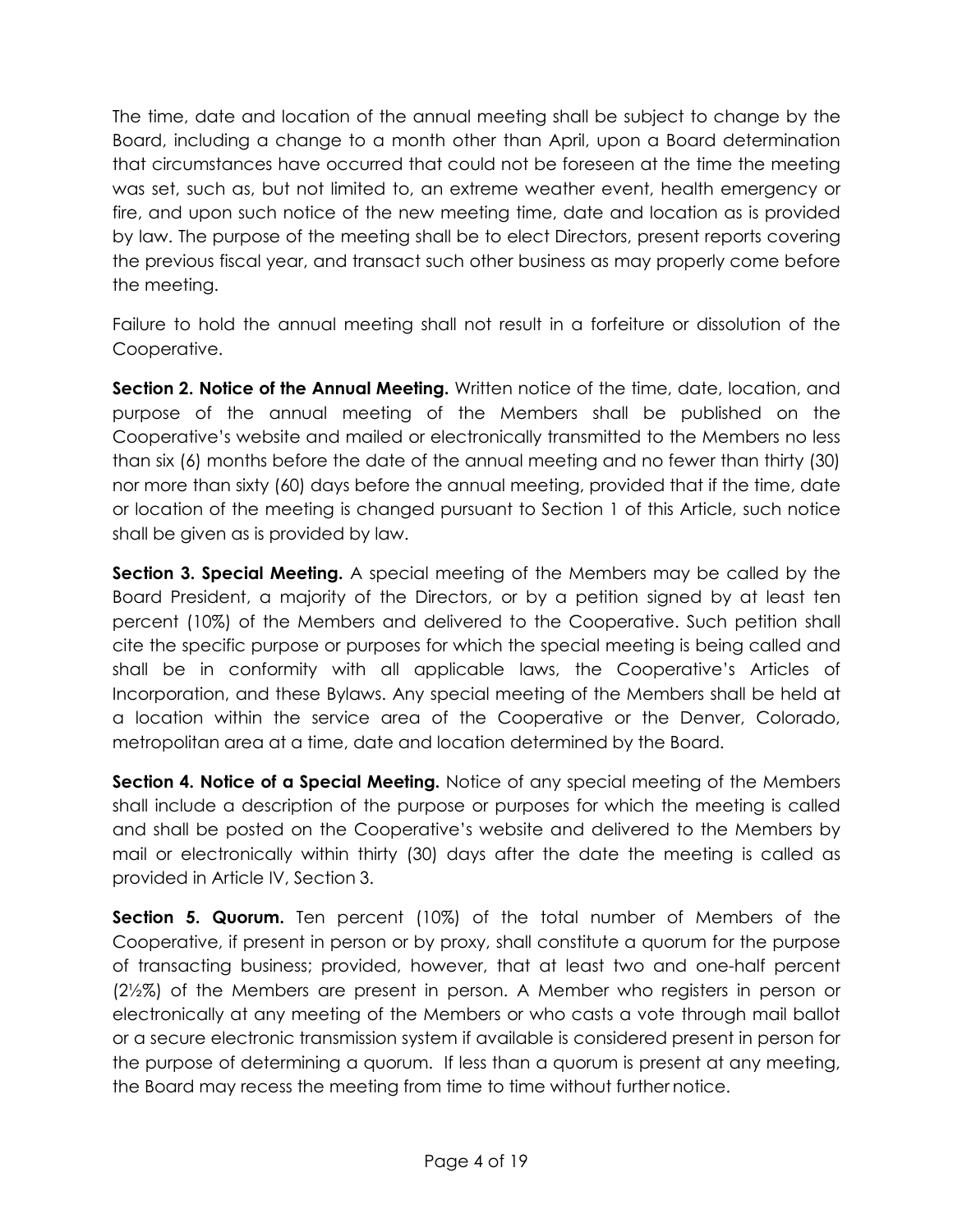**Section 6. Order of Business.** Except as otherwise provided in these Bylaws, the Board shall determine the agenda, program, and order of business for any meeting of the Members called by the Board. The Board President shall determine the agenda for meetings called by the President. The matters to be considered at a special meeting called by petition of the Members shall be as presented in the petition. The President, or his or her designee, shall preside at each Member meeting and may exercise the duties and take actions reasonably necessary to conduct the meeting in an efficient manner.

The order of business at a meeting of the Members shall generally be as follows:

- (a) Reading the notice of the meeting and proof of notice publication or mailing;
- (b) Report on the number of Members present in person and by proxy in order to determine the existence of a quorum;
- (c) Presentation of and action upon reports of Officers, Directors, and committees, if applicable;
- (d) Member comment;
- (e) Unfinished business, if applicable;
- (f) New business; then
- (g) Adjournment.

**Section 7. Record Dates.** The record date for determining the Members who are entitled to notice of an annual meeting of the Members and to vote by written mail ballot at such meeting shall be forty-five (45) days prior to the date of the annual meeting of the Members at close of business. The record date for determining the Members who are entitled to vote in person at the annual meeting shall be the date of the annual meeting of the Members at such time as the meeting is called to order.

The record date for determining the Members who are entitled to notice of a special meeting of the Members and entitled to vote at such meeting shall be the day prior to the date notice is mailed or electronically delivered to the Members.

**Section 8. Voting.** Upon establishment of a quorum as provided in these Bylaws, all questions before the membership shall be decided by a vote of a majority of the Members voting thereon by mail, in person, or by proxy, or by electronic means after establishment of a secure and verifiable electronic transmission system, except as otherwise provided by law, the Articles of Incorporation, or these Bylaws. Each Member shall be entitled to one (1) vote upon each matter submitted to a vote of the Members. Cumulative voting is prohibited. A Member who has submitted a mail or electronic ballot on any matter shall not be entitled to vote in person.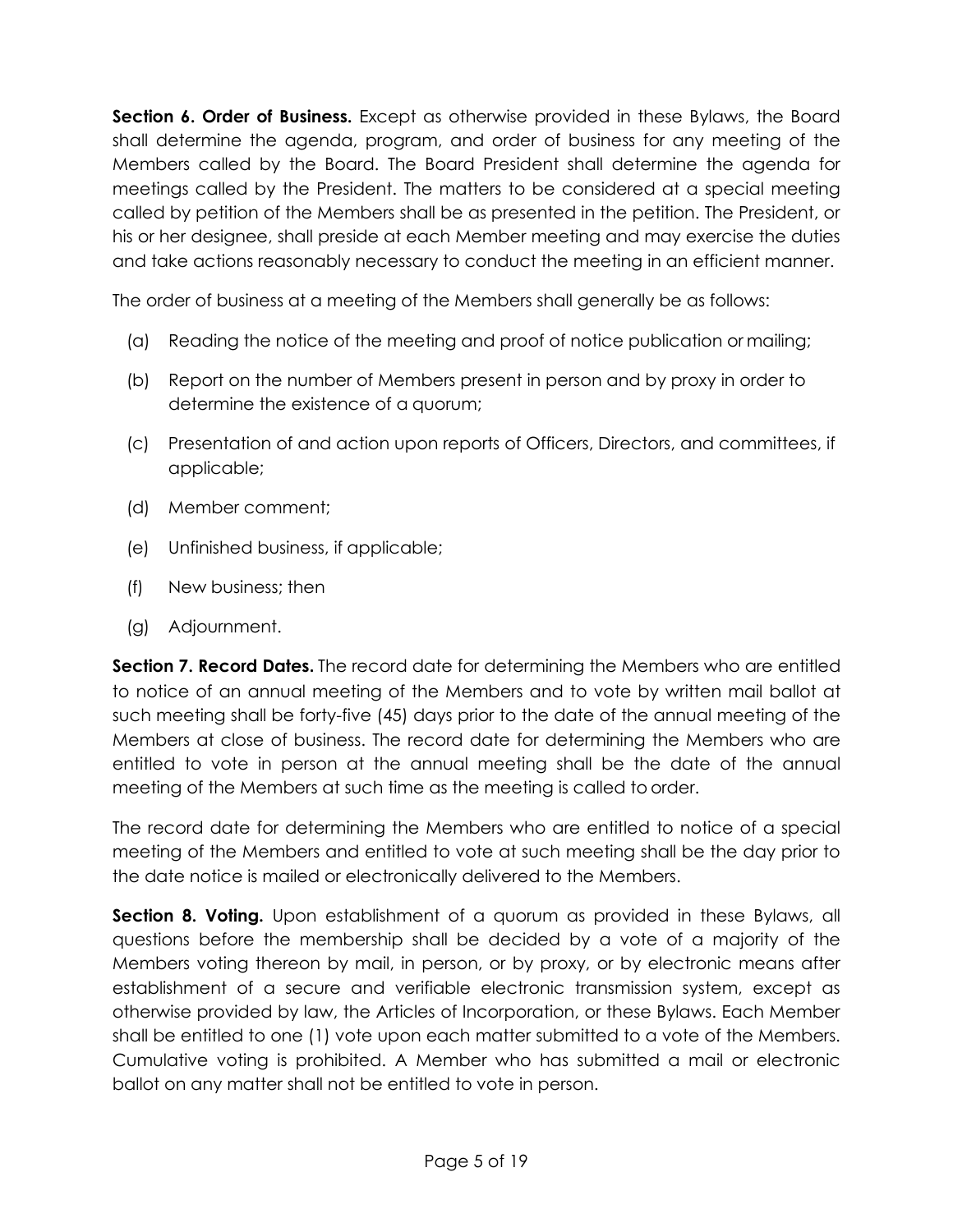Any Member that is not a natural person must properly designate in writing to the Cooperative at least one (1) week prior to any annual meeting or special meeting where voting will take place, or, in the event of mail balloting, at least one (1) month prior to the mailing of ballots to Members, the name of the individual who will vote the membership of the entity.

**Section 9. Action by Mail Ballot.** Any action that may be taken at any annual or special meeting of the members may be taken without a meeting if the Cooperative mails a ballot to every Member entitled to vote on the matter.

Such action has the same effect as action taken at a meeting of Members. The mail ballot shall state each proposed action and provide an opportunity to vote for or against each proposed action. All solicitations for votes by mail ballot shall:

- (a) indicate the number of responses needed to meet the quorum requirements;
- (b) state the percentage of approvals necessary to approve each matter other than election of directors;
- (c) state the time by which ballots eligible to be counted must be received by the Cooperative, or an independent third party with whom the Cooperative has contracted for the storage and counting of ballots; and
- (d) be accompanied by written information sufficient to permit each Member casting such ballot to reach an informed decision on the matter.

Approval by mail ballot pursuant to this Section shall be valid only when the number of votes cast by mail ballot equals or exceeds the quorum required to be present at a meeting authorizing the action, and the number of approvals equals or exceeds the number of votes that would be required to approve the matter at a meeting at which the total number of votes cast was the same as the number of votes cast by mail ballot.

**Section 10. Proxies.** At all meetings of Members, a Member may vote by written, signed proxy except for the election of Directors. Only a Member or Officer may hold and vote a proxy. Each proxy shall designate the particular meeting at which it is to be voted and shall be filed with the Secretary before or at the time of the meeting. The presence at such meeting of the Member who signed the proxy shall revoke the proxy, and such Member shall be entitled to vote at the meeting in the same manner and with the same effect as if the Member had not executed a proxy.

**Section 11. Authorization to Participate Electronically.** The Cooperative may establish a secure and verifiable electronic transmission system through which a Member may apply for, receive, and return a ballot in an election. After establishment of such secure and verifiable electronic transmission system, at all meetings of Members, a Member may vote electronically in an election on any matter requiring a vote of the membership.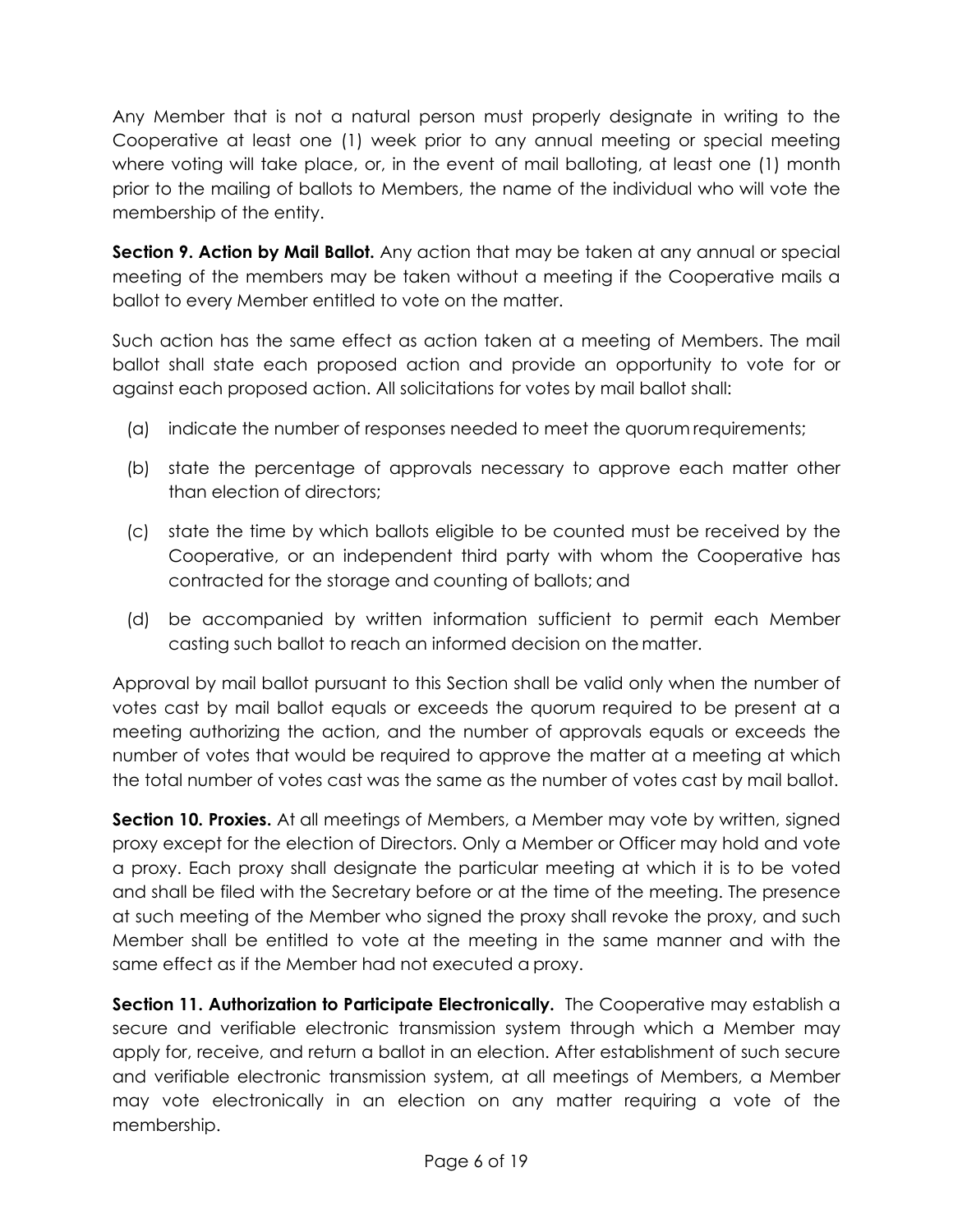**Section 12. Minutes.** Written minutes shall be made of all meetings of the Members. The minutes shall be posted on the Cooperative's website as soon as such minutes have been approved by the Board and shall remain posted at least six (6) months after the date of the meeting.

## **ARTICLE V – BOARD OF DIRECTORS**

**Section 1. General Powers.** The business affairs of the Cooperative shall be managed by a Board of seven (7) Directors that shall exercise all of the powers of the Cooperative not conferred upon or reserved to the Members by law, the Cooperative's Articles of Incorporation, or these Bylaws.

**Section 2. Director Districts.** The territory served by the Cooperative shall be divided into as many districts as there are Director seats. Each district shall contain approximately the same number of Patrons as the other districts. Maps designating the exact boundaries of each district shall be prepared and maintained at the principal office of the Cooperative.

At least every eighth (8th) year, the Board shall review the number of Patrons in each district, and if there are substantial inequalities, the Board shall redefine district boundaries by Board resolution so that each shall contain as nearly as practicable the same number of Patrons. Redistricting shall also be done if the total membership of the Cooperative increases or decreases by more than ten percent (10%) from the prior year due to new territory acquisition or territory sale. Redistricting shall not be done within ninety (90) days of any annual meeting.

**Section 3. Directors Elected.** Each Director shall be elected by the Members of the district he or she represents upon nomination and following the procedure set forth in these Bylaws.

**Section 4. Election and Tenure of Office.** Each district shall be represented by one (1) Director who shall be elected for a four (4) year term. Directors representing districts 3, 5, and 7 shall have terms of office expiring on the first odd-numbered year following each leap year. Directors representing districts 1, 2, 4, and 6 shall have terms of office expiring on the second odd-numbered year following each leap year. Each term shall end on the date of the annual meeting in the year the term expires, provided that Directors shall continue in office until their successors have been elected and have qualified. If for any reason the Members fail to elect a Director for any district at the expiration of the incumbent Director's term of office, the incumbent shall continue in office for the new term.

**Section 5. Director Qualifications.** To be eligible to become or remain a Director of the Cooperative a person must: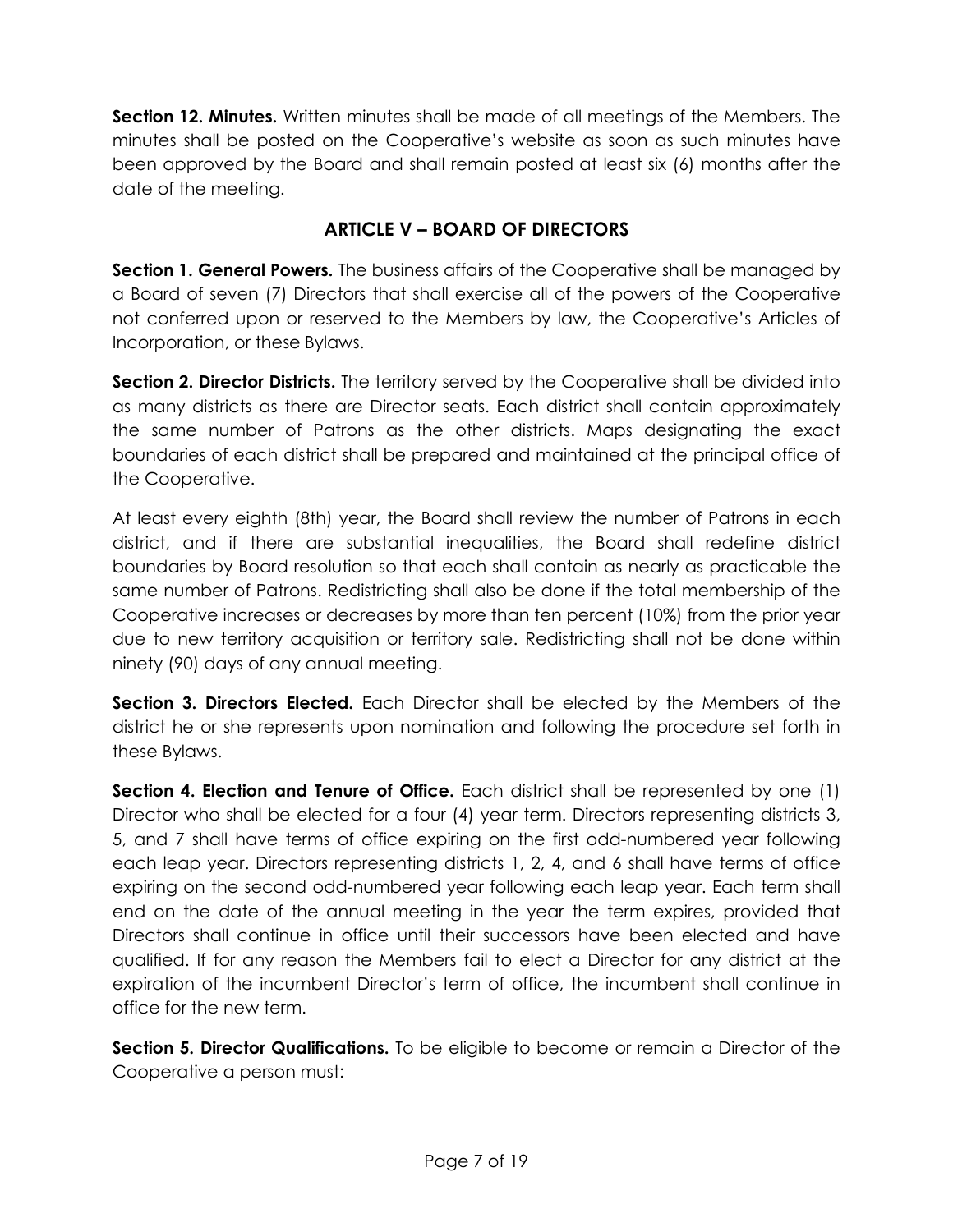- (a) be an individual eighteen (18) years of age or older;
- (b) be a Member of the Cooperative;
- (c) purchase electric energy within his or her director district; and
- (d) not be an employee of the Cooperative.

**Section 6. Member Representative.** If an individual is nominated to serve on the Board as the representative of a Member that is not a natural person, the person nominated shall meet the qualifications requirements for such office set forth in Subsections 5(a) and (d) of this Article and the represented Member shall meet the qualifications requirements of Subsections 5(b) and (c). Such representative shall be subject to any Cooperative conflict of interest Bylaw or policy both personally and in his or her representative capacity. If such representative is elected or appointed to the Board and subsequently fails to complete his or her term, the Board and not the Member shall appoint a replacement from the Cooperative membership as provided for herein.

**Section 7. Nominations.** A nomination for Director may be made by written petition signed by at least fifteen (15) Members and filed with the Cooperative not more than ninety (90) nor less than forty-five (45) days prior to the annual meeting. The signature of a spouse of a Member shall not be counted unless the spouse is a joint Member and the other joint Member has not signed or unless the spouse is a Member in his or her own right.

To be eligible for placement on the ballot, a nominee must meet the requirements of Section 5 of this Article, and the nominating petition must be received by the Cooperative by the close of business at least forty-five (45) days prior to the annual meeting. The Cooperative's staff shall determine whether a petition is valid within one (1) business day and shall promptly notify the party who submitted the petition of such determination.

**Section 8. Election of Directors.** Each Member of a district shall be entitled to vote for one (1) candidate nominated from the Member's district, either at a meeting held for such purpose, or by mail, or by electronic means using a secure and verifiable electronic transmission system established by the Cooperative, but not more than one of these, provided that there shall be no election in any district for which only one (1) candidate is nominated. A Member who has voted by mail or by electronic means shall not be entitled to vote at the meeting. A Member may vote for only one candidate and may not vote for a candidate for a seat in a district other than the district in which the Member's service is located. The Board shall establish a policy for determining the voting district of Members with service locations in multiple districts.

When there is a contested director election, the Secretary of the Cooperative, or his or her designee, shall mail or cause to be mailed to each eligible Member a ballot listing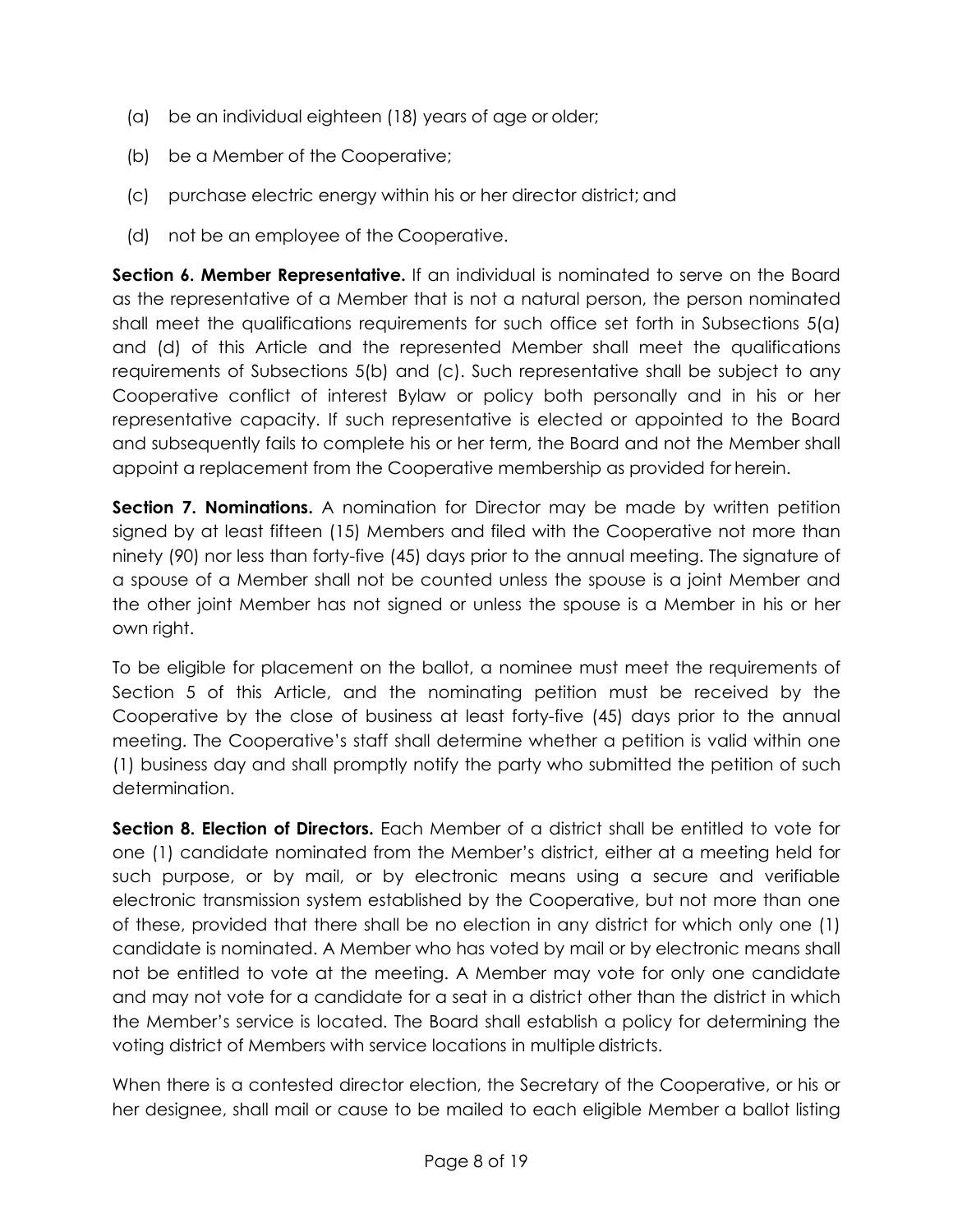the candidates nominated for director in the Member's district. Such ballots shall be mailed by an independent printing or mailing service not less than thirty (30) days before the annual meeting. There shall be included with each ballot a special secrecy sleeve or inner envelope to be used for placement of each mailed ballot, a return envelope, instructions for applying for an electronic ballot if desired, and a biographical sketch and position statement on a single 8½" by 11" page for each candidate, provided that such document need not be included with ballots if a candidate has not provided one to the Cooperative at least forty-five (45) days prior to the meeting at which Directors are to be elected.

On or before five o'clock (5:00) p.m. on the day preceding the annual meeting, all ballots voted by mail and all ballots voted electronically must be received by the Cooperative or an independent party with whom the Cooperative has contracted for the storage and counting of ballots. All ballot return envelopes shall be signed by the voting Member. Envelopes containing mailed ballots shall remain sealed and uncounted until such time as the ballots are committed to the custody of an independent party retained for the purpose of the storage and counting of ballots. Voting for Directors shall conclude when the President calls to order the annual meeting of the Members in any election year.

The candidate from each district receiving the highest number of votes shall be deemed elected as a Director of the Board. A qualified candidate who is not contested shall be deemed elected. Ballots cast in an election for any Director seat will be made available to any candidate for that seat upon request of the candidate. Ballots will be retained under seal by the Cooperative for a period of four (4) years following the election.

**Section 9. Director Compensation and Expenses.** Directors shall not receive a salary for their services, except that Directors may be paid a sum fixed by Board policy for each Board meeting, conference, or event related to Cooperative business. To the extent authorized by the Board, Directors shall be reimbursed for expenses actually and necessarily incurred in connection with Cooperative business, or granted a reasonable per diem allowance by the Board in lieu of detailed accounting for some expenses.

**Section 10. Removal of Director by Members.** The Members may remove a Director with or without cause. The question of the removal of a Director shall be considered and voted upon at a special meeting of the Members called for that purpose, but only Members of the district the Director represents shall be entitled to vote on the question of the removal of such Director. A Director may be removed only if the number of votes cast for removal exceeds those against removal.

**Section 11. Removal of Director by the Board.** Any Director elected by the Board, not by the Members, to fill a vacancy may be removed with or without cause by a vote of the majority of Directors seated on the Board.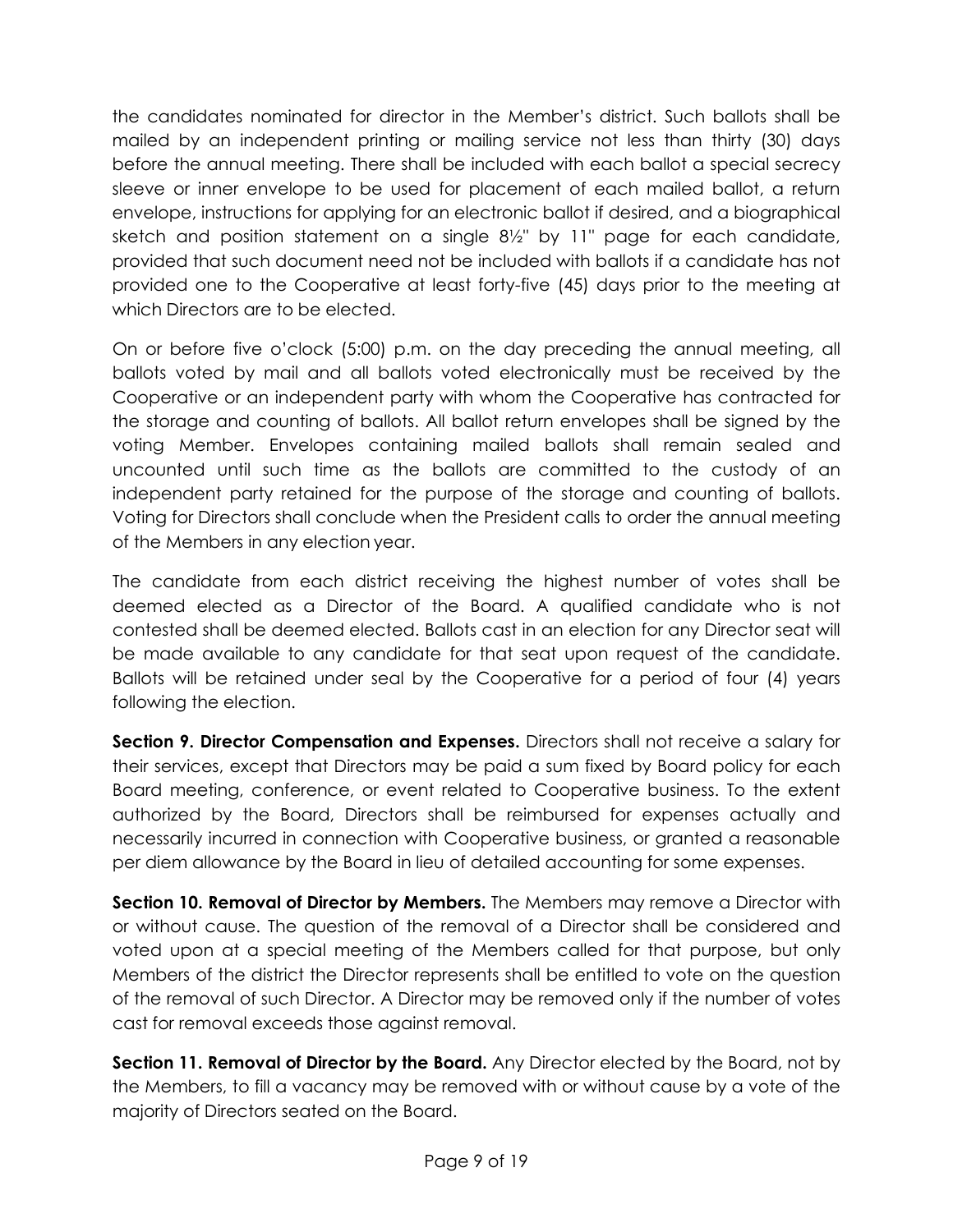**Section 12. Resignation.** A Director may resign at any time by giving written notice to the President and the Chief Executive Officer. The resignation shall be effective upon delivery of the notice unless the notice states a later effective date.

A Director is deemed to have resigned upon determination by a vote of a majority of Directors seated on the Board that the Director:

- (a) failed to attend at least sixty percent (60%) of the annual, regular, and special meetings of the Board in any twelve (12) consecutive months, which absences were not excused by the Board;
- (b) does not meet the qualifications for Director established in Section 5 of this Article;
- (c) has failed to comply with Board-approved policies concerning duties, standards of conduct, and conflict of interest;
- (d) engaged in fraudulent or dishonest conduct or gross abuse of authority or discretion with respect to the Cooperative; or
- (e) otherwise has failed to meet the fiduciary obligations of a Director of the Cooperative.

**Section 13. Removal or Involuntary Resignation Procedure.** A majority of seated Directors must authorize any charges against a Director that could result in removal or involuntary resignation. A Director shall be informed in writing of the charges and evidence supporting the charges at least twenty (20) days prior to the meeting of the Board at which the charges are to be considered, and shall have an opportunity at the meeting to be heard in person, in writing, or by counsel and to present evidence regarding the charges.

**Section 14. Vacancies.** Vacancies occurring on the Board shall be filled by a majority vote of the remaining Directors, and a Director thus elected shall serve for any remaining unexpired portion of the term or until a successor qualified under Article V, Section 5 is elected.

**Section 15. Indemnification of Directors and Officers.** Each Director and Officer of the Cooperative now or hereafter serving as such, shall be indemnified by the Cooperative against any and all claims and liabilities, whether civil, criminal, administrative or investigative (other than an action by or in the right of the Cooperative) to which he or she has or shall become subject by reason of any action alleged to have been taken, omitted, or neglected by him or her while serving as such, if he or she acted in good faith and in such a manner that he or she reasonably believed to be in, or not opposed to, the best interests of the Cooperative, and, with respect to any criminal action or proceedings, he or she had no reasonable cause to believe his or her conduct was unlawful. Every Director and Officer entitled to indemnification under this section shall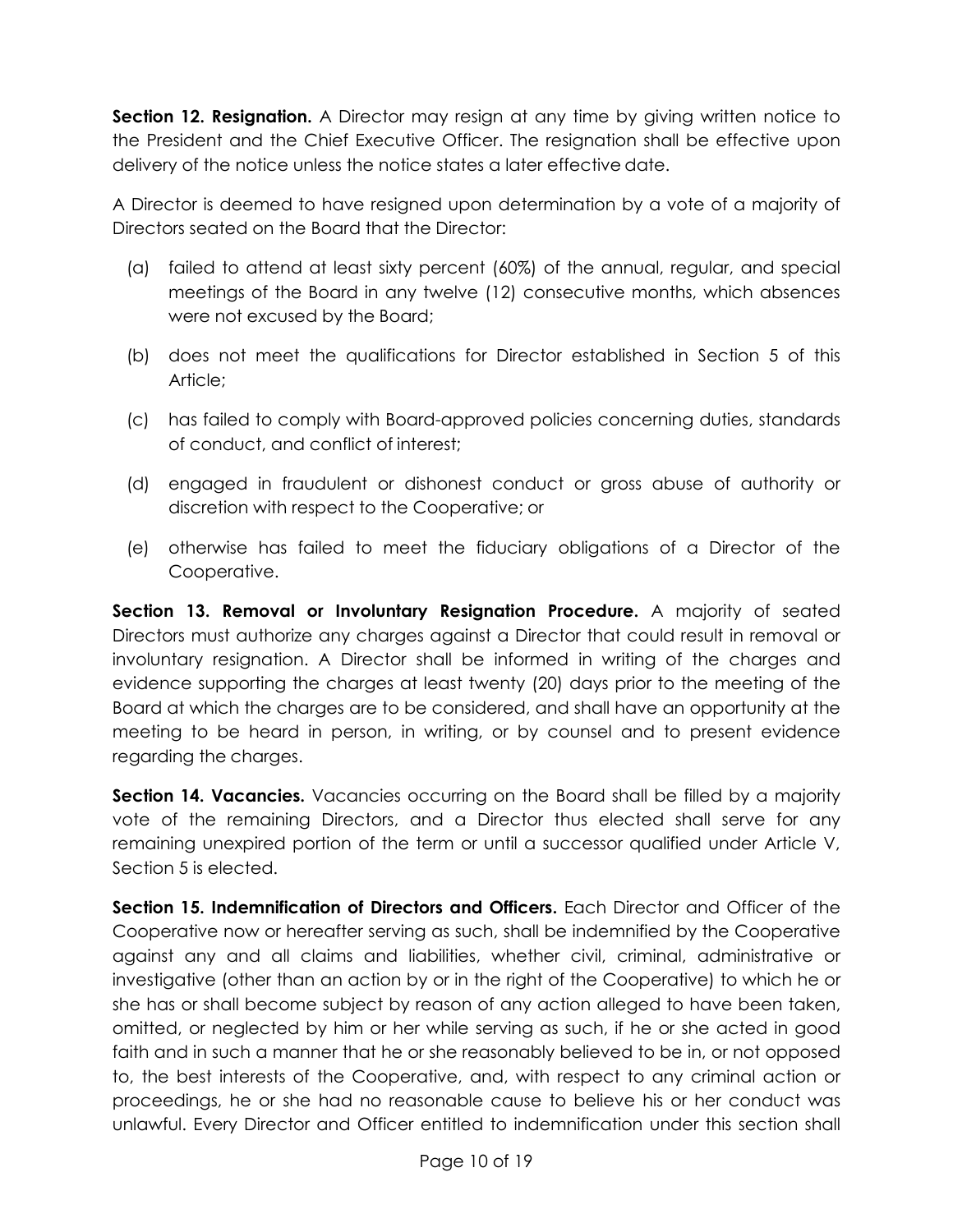be indemnified against all expenses, court costs, expert witness fees, attorney fees, judgments, fines and amounts paid in settlement or satisfaction of judgment actually or reasonably incurred by him or her in connection with such action, suit or proceeding, provided such Director or Officer was acting within the scope of his or her duties at the time the claim arose.

The Cooperative may purchase and maintain insurance on behalf of any person who is or was a Director or Officer of the Cooperative against any liability asserted against him or her in any such capacity as stated in the immediately preceding paragraph. Indemnification by the Cooperative will cover all amounts above and beyond policy coverages or items not included in coverages.

If the Cooperative indemnifies or advances expenses to a Director pursuant to this section in connection with a proceeding by or in the right of the Cooperative, the Cooperative shall give written notice of the indemnification or advance to the Members with or before the notice of the next meeting of the Members.

The right of indemnification provided for herein shall not be exclusive of any rights to which any Director or Officer of the Cooperative may be entitled by law.

## **ARTICLE VI – OFFICERS**

**Section 1. Elected Officers.** The Cooperative shall have the elected offices of President, Vice President, Secretary, Assistant Secretary, Treasurer, Assistant Treasurer, and such other offices as may be designated by the Board. The offices of Secretary and Treasurer may be held by the same person, and the offices of Assistant Secretary and Assistant Treasurer may be held by the same person. These offices shall be elected annually by the Board at the first regular meeting of the Board after each annual meeting of the Members or at such later time as the Board may determine. Unless earlier removed from office or from the Board as provided for in these Bylaws, each elected Officer shall hold office until the first meeting of the Board following the next succeeding annual meeting of the Members or until a successor qualified under Article V, Section 5 is elected.

**Section 2. Appointed Officers.** The Board shall appoint a Chief Executive Officer and such other officers as it may deem appropriate. The Chief Executive Officer may appoint a Chief Financial Officer and Chief Operating Officer.

**Section 3. Removal.** The Board may remove any Officer by an affirmative vote of a majority of seated Directors whenever in its judgment the best interests of the Cooperative will be served thereby.

**Section 4. Resignation.** An Officer may resign at any time by giving written notice to the President and the Chief Executive Officer. The resignation shall be effective upon delivery of the notice unless the notice states a later effective date.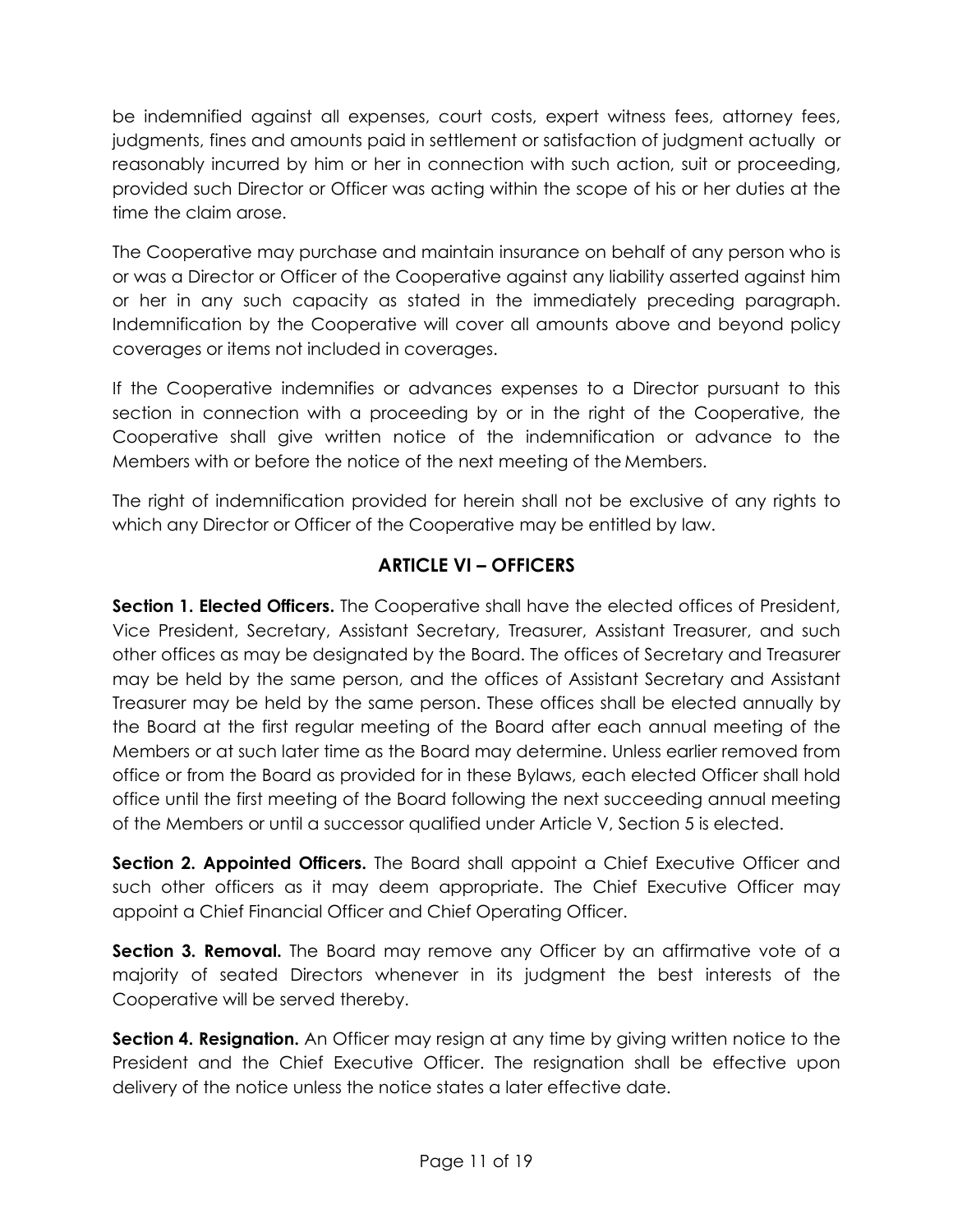**Section 5. Vacancies.** Except as otherwise provided in these Bylaws, a vacancy in any office shall be filled by a majority of the Board for the unexpired portion of the term or by the Chief Executive Officer as to vacancies concerning which he or she has authority to appoint.

**Section 6. Authority and Duties.** The Officers shall have the authority to perform the duties incident to their respective offices, which shall include:

- (a) The President shall preside at all meetings of the Cooperative and shall sign all documents which have been authorized by resolution of the Board.
- (b) The Vice President shall perform the duties of the President in the President's absence or inability or refusal to act.
- (c) The Secretary shall authenticate the Cooperative's records and ensure that minutes are prepared and notice is given in accordance with these Bylaws.
- (d) The Treasurer shall ensure that the financial affairs of the Cooperative are managed consistent with law, the Cooperative's Articles of Incorporation, these Bylaws, and Board policy.
- (e) The Assistant Secretary shall perform the duties of the Secretary in the Secretary's absence or inability or refusal to act.
- (f) The Assistant Treasurer shall perform the duties of the Treasurer in the Treasurer's absence or inability or refusal to act.
- (g) The Chief Executive Officer shall be responsible for the management of the affairs of the Cooperative and shall have such authority as the Board may from time to time vest in him or her.

The Officers also shall have such authority and duties as from time to time may be assigned by the Board.

**Section 7. Delegation of Duties.** To the extent permitted by law, the Board may delegate the duties of the Secretary or Treasurer to one (1) or more employees of the Cooperative. In the event of the inability or refusal to act, temporary absence, or death of any Officer elected or appointed by the Board, or for any other reason that the Board may deem sufficient, the Board may delegate the powers and duties of any such Officer to any other Officer or Director.

## **ARTICLE VII – MEETINGS OF DIRECTORS**

**Section 1. Regular Meetings.** Regular meetings of the Board shall be held at times, dates, and locations within the Cooperative's service territory as determined by the Board. If a meeting is held electronically, the location of the meeting shall be deemed to be the location stated in the notice of the meeting.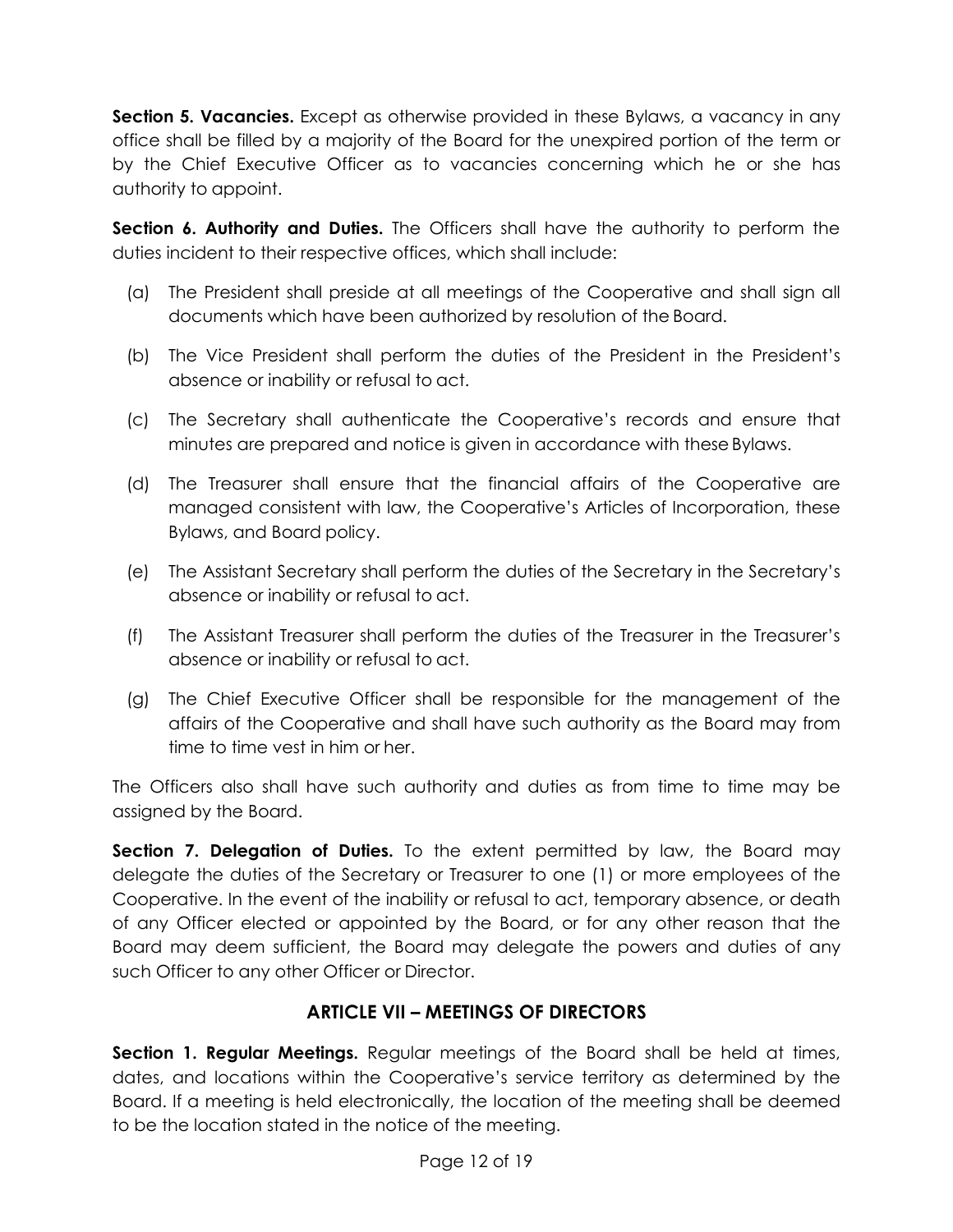**Section 2. Special Meeting.** Special meetings of the Board may be called by the President or by any three (3) Directors. The President or Directors calling the meeting shall fix the time and place for the meeting. Notice of such meeting shall be given as provided in this Article.

**Section 3. Director Notice.** Written notice of the time, date, location, and purpose of any meeting of the Board shall be delivered to each Director personally, electronically or by mail, by or at the direction of the Secretary at least ten (10) days before the date set for the meeting. Appearance at the time and place set for the meeting shall be deemed a waiver of any defect in notice.

**Section 4. Member Notice.** Notice of the time, date, and location of any regular or special meeting of the Board and a copy of the agenda for such meeting shall be posted on the Cooperative's website and at every service office maintained by the Cooperative at least ten (10) days before any regular meeting and, if less than ten (10) days, as soon as the meeting is scheduled in the case of a special meeting. If a meeting is postponed or canceled, notice of the postponement or cancellation shall promptly be posted on the Cooperative's website. The agenda shall designate the issues or questions to be discussed or the actions to be taken at the meeting. Copies of the agenda shall be available at each service office for Members and consumers.

**Section 5. Quorum and Manner of Acting.** A majority of the Directors seated on the Board shall constitute a quorum. The act of a majority of the Directors present at a meeting at which a quorum is present shall be the act of the Board, except as otherwise provided in these Bylaws.

**Section 6. Attendance by Electronic Means.** For good cause and with approval of the Board, a Director who is not physically present in person may participate in a regular or special meeting of the Board using electronic communication by which all Directors participating in the Board Meeting may instantaneously converse with each other during the meeting. A Director participating in a meeting by this means is deemed to be present in person at the meeting. No director shall be permitted to attend Board meetings electronically more than three times within any consecutive twelve months unless and to the extent that the Board by affirmative vote authorizes additional electronic attendance.

**Section 7. Attendance at Meetings.** All meetings of the Cooperative shall be open to Patrons and news media, subject to reasonable restrictions as determined by the Board. If a meeting is held electronically, the meeting shall be deemed open if Patrons and news media representatives are able to address the Board and to see and hear electronically Board proceedings, either online or by physical attendance at the location of the meeting, to the same extent as are directors participating in the meeting. At every regular meeting of the Board, Patrons of the Cooperative shall be given the opportunity to address the Board concerning the policies and business of the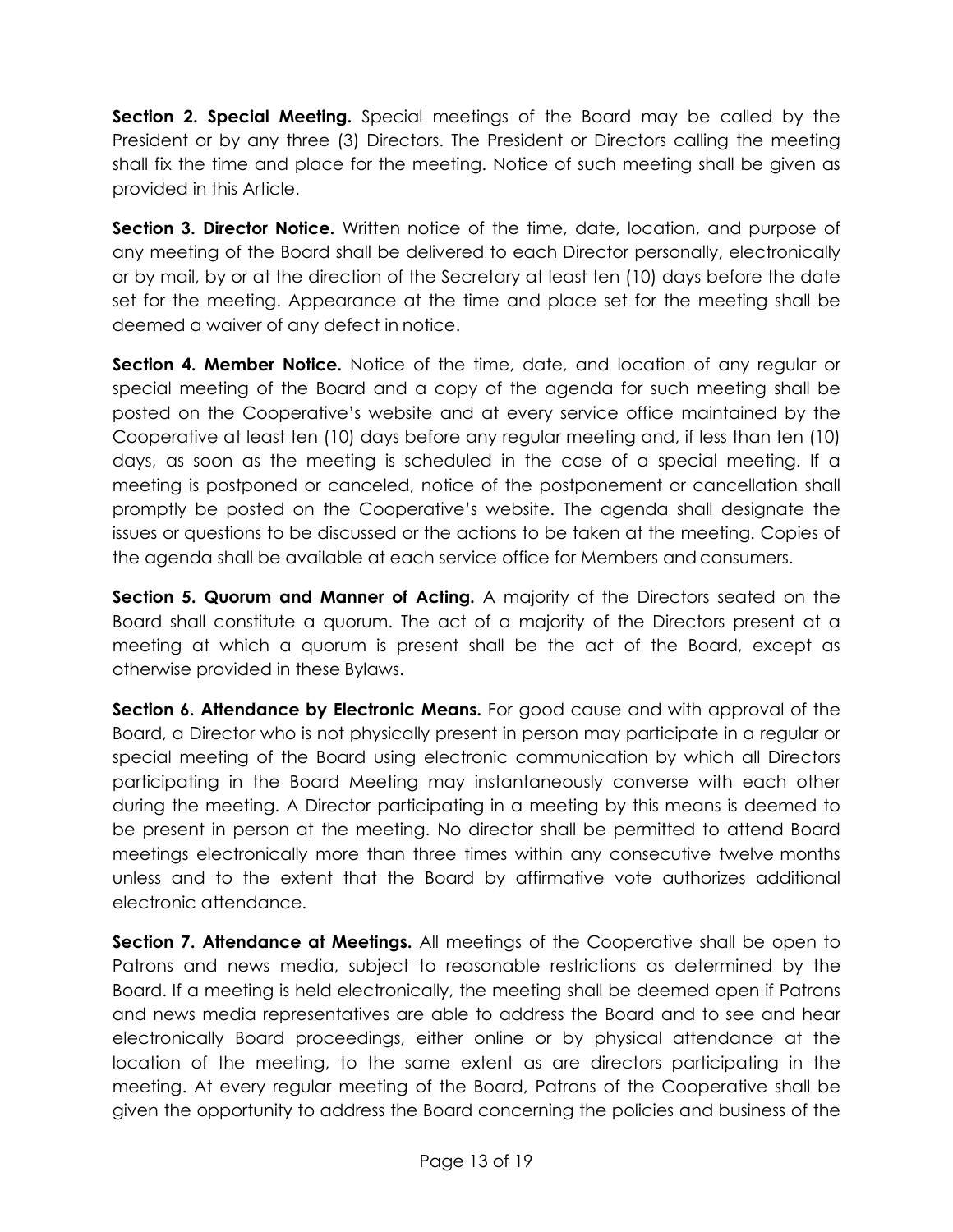Cooperative. Unless otherwise determined by the Board President from time to time, such comment shall be permitted for up to one-half (1/2) hour at each regular meeting, with three (3) minutes allotted to each individual speaker.

**Section 8. Executive Session.** By a two-thirds (2/3) affirmative vote of the Directors present, the Board may go into executive session during any regular or special meeting for consideration of documents or testimony given in confidence. The Board shall not make final policy decisions or adopt or approve any resolution, rule, regulation, or formal action, any contract, or any action calling for the payment of money at any session that is closed to the Patrons and news media. Prior to the time the Board convenes in executive session, the Board shall announce the general topic of the executive session.

**Section 9. Minutes.** Written minutes shall be made of all meetings of the Board by or at the direction of the Secretary. The minutes shall be posted on the Cooperative's website promptly after approval by the Board and shall remain posted at least six (6) months after the date of the meeting.

**Section 10. Committees**. The Board may create one or more committees and appoint one or more Directors to serve on such committees. Each committee shall have the responsibilities and authority to act to the extent delegated by the Board, subject to limitations in law, the Articles of Incorporation, and these Bylaws.

# **ARTICLE VIII – NONPROFIT OPERATION AND CAPITAL CREDITS**

**Section 1. Nonprofit Operation.** The Cooperative shall be operated on a cooperative nonprofit basis for the mutual benefit of its Members. No interest or dividends shall be paid or payable by the Cooperative on any capital furnished by its Patrons.

**Section 2. Allocation of Patronage Capital.** The Patrons of the Cooperative shall furnish capital for the Cooperative through their patronage. The Cooperative shall allocate such capital on a patronage basis as Capital Credits to its Patrons after the end of each fiscal year in proportion to or based on the amount of electric energy the Patron purchased from the Cooperative during the fiscal year.

Capital Credit allocations shall have the same status as though the Cooperative paid the amount allocated to the Patron in cash pursuant to a legal obligation to do so and the Patron then furnished the Cooperative the corresponding amount as capital.

The Cooperative shall notify each Patron of the amount of Capital Credits allocated to the Patron's account within a reasonable time after such allocation. No Patron shall be entitled to receive any payment of Capital Credits until such time and in such amount as the Board shall authorize.

**Section 3. Retirement of Capital Credits.** If at any time prior to dissolution or liquidation, the Board determines that the financial condition of the Cooperative will not be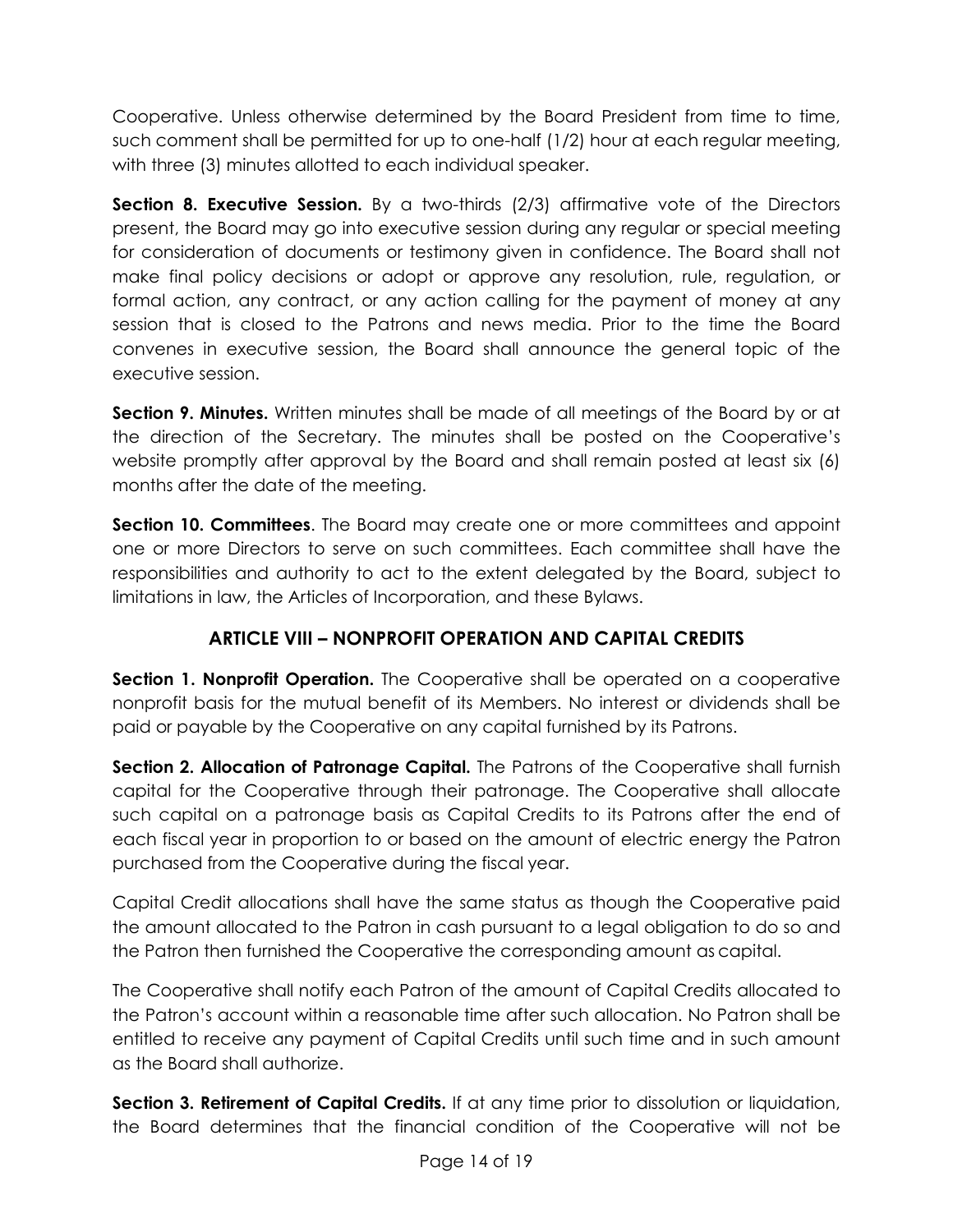impaired thereby, Capital Credits may be retired and paid in full or in part, subject to any limitations imposed by the provisions of any credit agreement, mortgage or deed of trust given or assumed by the Cooperative.

The Board shall determine the manner, method, and timing of retiring and paying Capital Credits; provided that no unreasonable difference between classes of Patrons shall be created or maintained with respect to capital retirements.

Upon Board approval, the Cooperative may retire Capital Credits and pay the net present value of the retired Capital Credits as determined by the Board. Any such retirement shall be made or offered to all Patrons within any similarly situated group identified by the Board and upon such terms and conditions as the Board may prescribe.

Section 4. Retirement of Capital Credits for Deceased Patrons. The Board may authorize the Cooperative to retire and pay the Capital Credits allocated to any deceased Patron upon such terms and conditions as the Board may prescribe.

**Section 5. Assignment of Capital Credits.** Patrons may request in writing that all right, title, and interest to the Capital Credits allocated to their patronage account be assigned to a third party, provided that the Patron agrees in writing to the terms of such assignment established by the Board from time to time. The Chief Executive Officer may approve or deny such an assignment in his or her reasonable discretion.

## **ARTICLE IX – FINANCIAL AND BUSINESS TRANSACTIONS**

<span id="page-17-0"></span>**Section 1. Fiscal Year.** The fiscal year of the Cooperative shall begin on the first (1st) day of January of each year and end on the thirty-first (3lst) day of December of the same year. However, the Board may select a different period for audit purposes.

**Section 2. Accounting System and Reports.** The Board shall cause to be established and maintained a complete accounting system that shall conform to such accounting system as may from time to time be designated by the Board and to applicable laws and rules and regulations of any regulatory body. The financial affairs of the Cooperative shall be examined by a committee of the Board, which shall make quarterly reports at regular meetings of the Board.

**Section 3. Annual Audit.** The Board shall, within one hundred twenty (120) days after the close of each fiscal year, cause to be made a full and complete audit of the accounts, books, and financial condition of the Cooperative as of the end of such fiscal year.

**Section 4. Financial Instruments.** All checks, drafts, or other orders for the payment of money, and all notes, bonds, or other evidence of indebtedness issued in the name of the Cooperative shall be signed by such Officer or Officers of the Cooperative and in such manner as shall from time to time be determined by resolution of the Board.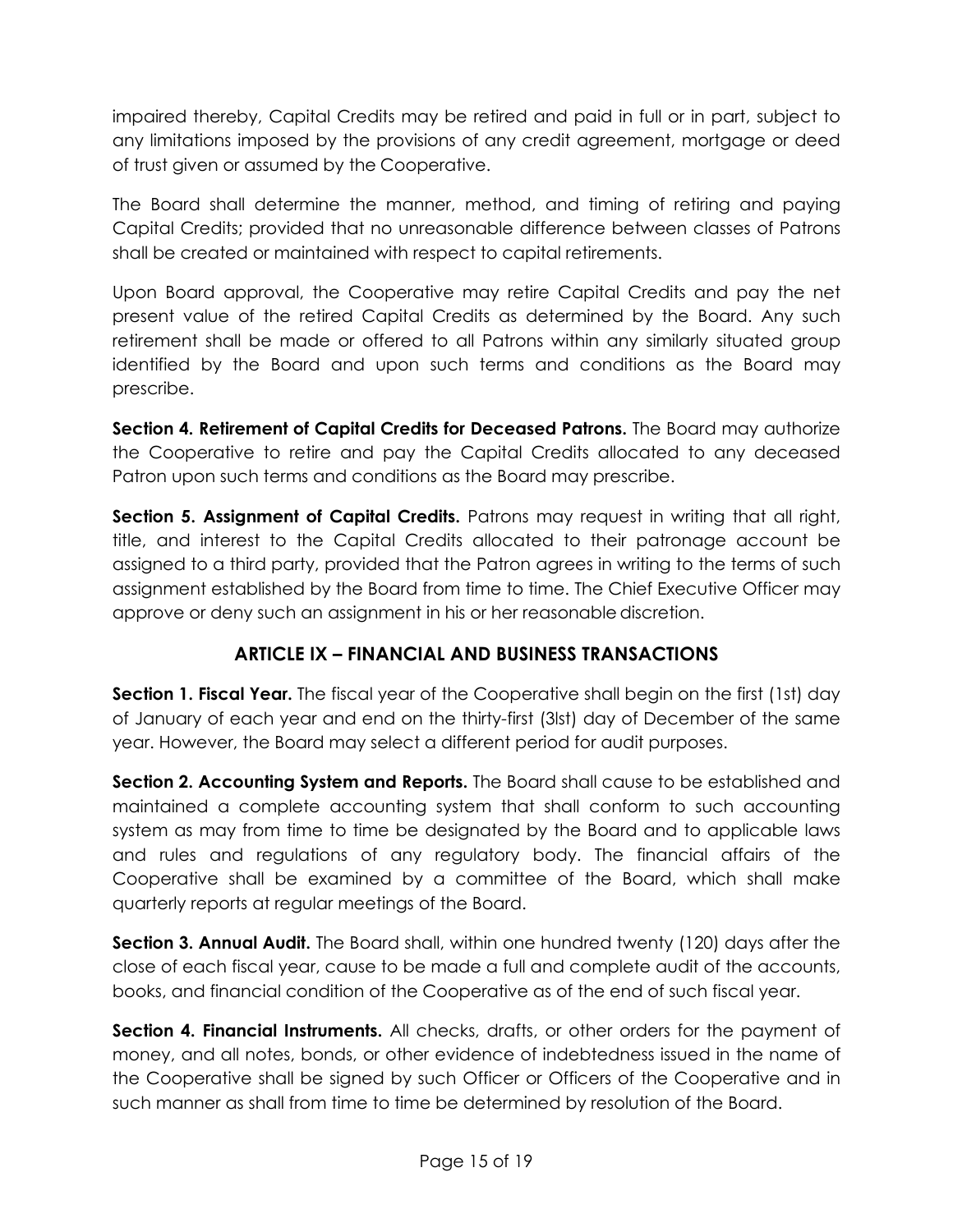**Section 5. Deposits and Investments.** All funds of the Cooperative shall be deposited from time to time to the credit of the Cooperative in such bank or banks as the Board may select or invested in a prudent manner and in the best interests of the Cooperative as the Board may determine.

**Section 6. Contracts.** Except as otherwise required by the Articles of Incorporation, these Bylaws, or applicable law or regulation, the Board may authorize any Officer, employee, or agent to enter into any contract or execute and deliver any instrument in the name and on behalf of the Cooperative. Such authority may be general or confined to specific instances.

## **ARTICLE X – RATES AND REGULATIONS**

<span id="page-18-0"></span>**Section 1. Rates and Regulations.** The Board shall have power at any time to adopt, amend, restate, and otherwise promulgate Rates and Regulations consistent with the law, the Articles of Incorporation of the Cooperative, and these Bylaws as it may deem advisable for the provision of electric service.

**Section 2. Obligation to Serve.** The Cooperative shall provide reasonably continuous and adequate electric utility service to all Patrons within the Cooperative's certificated service area pursuant to the Cooperative's Rates and Regulations.

**Section 3. Purchase of Electric Energy.** Each Patron shall purchase from the Cooperative all electric energy used on the premises specified in the Patron's request for service, except for electric energy, if any, generated by facilities interconnected with the Cooperative's system according to the Rates and Regulations and such other requirements as the Cooperative may determine necessary in its sole discretion.

Each Patron shall pay the Cooperative for electric energy and the service of such energy when due and payable according to the terms established in the Rates and Regulations.

## **ARTICLE XI – DISPOSITION OF PROPERTY**

<span id="page-18-1"></span>**Section 1. Disposition of Property.** The Cooperative may, upon a two-thirds (2/3) affirmative vote of the Directors, sell, lease, exchange, mortgage, pledge, dedicate to the repayment of indebtedness, or otherwise dispose of or encumber all or substantially all of its property in the usual and regular course of business and in a manner that the Board determines is in the best interest of the Cooperative.

Section 2. Delegated Approval for Certain Property. Except as otherwise provided in these Bylaws, the Board may authorize the Chief Executive Officer to sell, donate, or otherwise dispose of any of the Cooperative's property that is no longer used or useful in the conduct of the business of the Cooperative.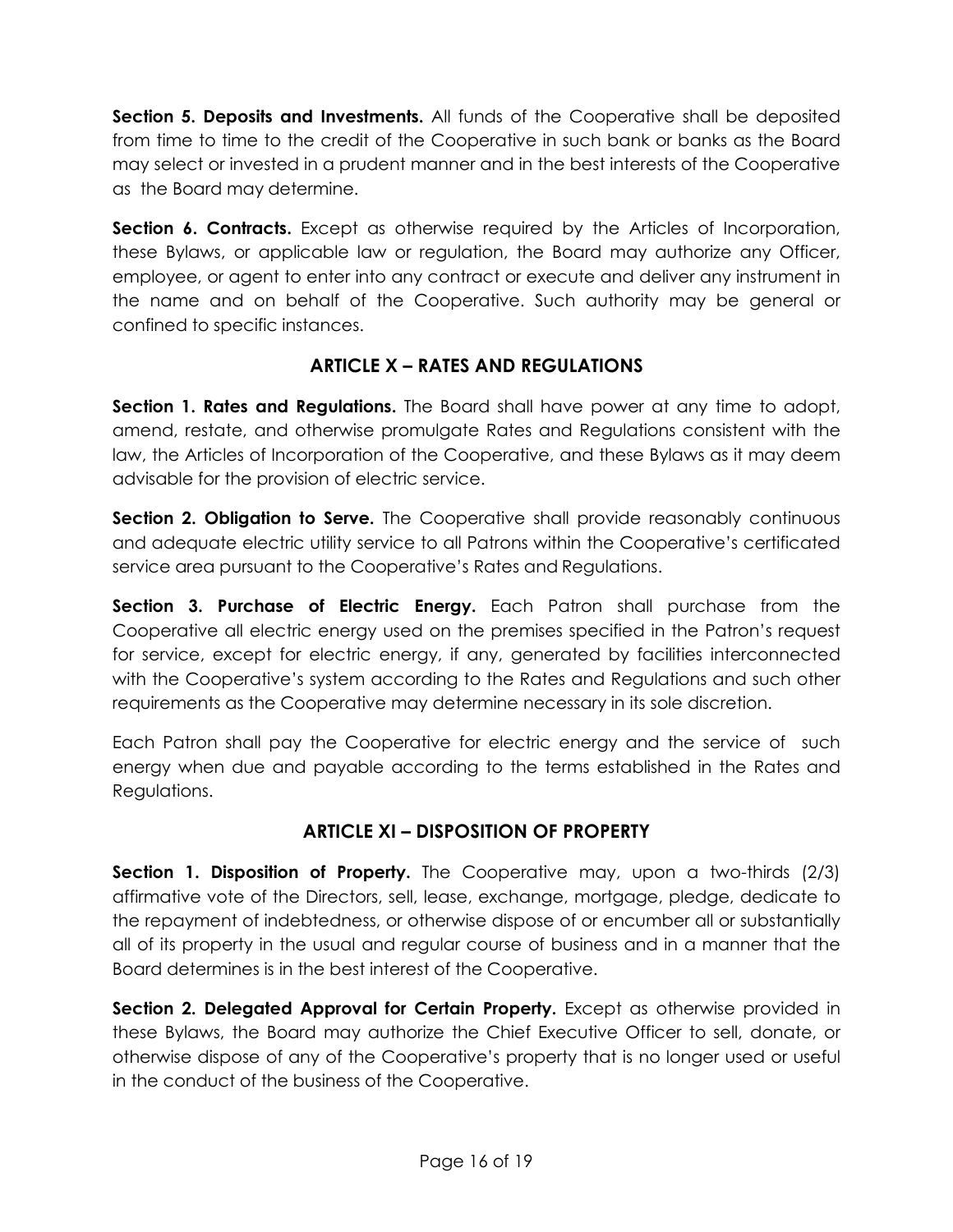**Section 3. Membership Approval.** The Cooperative may sell or transfer all or substantially all of its assets, other than in the usual and regular course of business, only upon approval of the Board and with approval by vote of the Members in a manner consistent with the provisions of Article IV of these Bylaws. Member approval shall require a majority of the Members voting on the question.

#### **ARTICLE XII – MERGER**

<span id="page-19-0"></span>**Section 1. Plan of Merger.** To merge with another entity, the Board must, upon a twothirds (2/3) affirmative vote, approve a plan of merger with the following minimum requirements:

- (a) The name of each entity merging with the Cooperative;
- (b) The name of the new or surviving entity;
- (c) The effective date of such merger;
- (d) Identification of the territory served or to be served by the new or surviving entity and any division of such territory into director districts;
- (e) The number of directors of the new or surviving entity;
- (f) Names of the directors who will serve on the board of the new or surviving entity until the entity's first annual meeting when director elections will be held;
- (g) The date of the first annual meeting for the new or surviving entity;
- (h) The manner and basis, if any, of converting memberships of each involved entity into memberships of the new or surviving entity;
- (i) Terms and conditions of the merger; and
- (j) Other information required by applicable law.

**Section 2. Member Approval.** After the Board approves a plan of merger, the Board shall give notice of and submit such plan for approval by vote of the Members in a manner consistent with the provisions of Article IV of these Bylaws. The plan of merger shall be decided by a vote of a majority of the Members voting.

## **ARTICLE XIII – DISSOLUTION**

**Section 1. Dissolution.** By a two-thirds (2/3) majority vote, the Board may adopt a resolution recommending dissolution of the Cooperative and submit such resolution to the Members for a vote. The resolution shall state the reasons why the termination of the Cooperative is deemed advisable, the time by which it should be accomplished, and the names of three individuals who are Members of the Cooperative who shall act as trustees and have full power to do all things necessary to liquidate assets and terminate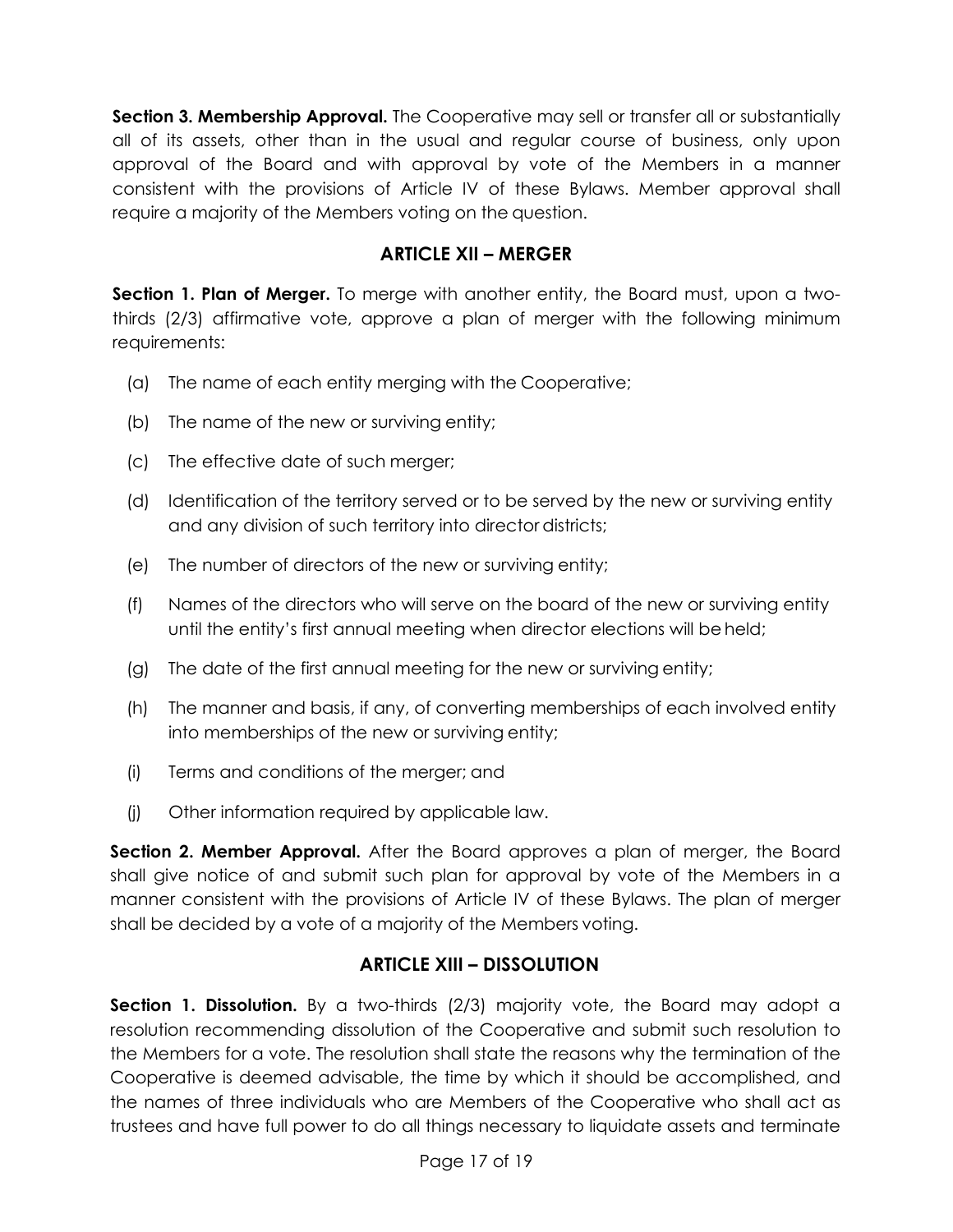the affairs of the Cooperative and file the Cooperative's articles of dissolution. The question of dissolution shall be determined by a two-thirds (2/3) affirmative majority vote of the Members present and voting in person or by mail ballot at any regular or special meeting of the Members if the meeting notice, with a mail ballot attached, stated that dissolution would be discussed.

**Section 2. Retirement of Capital Credits.** Upon dissolution of the Cooperative, the trustees shall liquidate the Cooperative's assets, terminate its affairs, pay all outstanding indebtedness, and distribute all money remaining after expenses of dissolution to the owners of unretired Capital Credits in shares equal to the owners' proportion of total Capital Credits allocated and unretired as of the date of the dissolution vote.

## **ARTICLE XIV – MISCELLANEOUS**

<span id="page-20-0"></span>**Section 1. Non-Liability for the Debts of the Cooperative.** The Directors, Officers, Employees, Members, and Patrons of the Cooperative are not personally liable for the acts, debts, liabilities, or obligations of the Cooperative.

**Section 2. Binding Nature.** The Cooperative and its Patrons are bound by the terms and provisions of the Cooperative's Articles of Incorporation, these Bylaws, the Rates and Regulations, as those documents may from time to time be amended by the Board.

**Section 3. Notice to the Cooperative.** Legal notice to the Cooperative shall be physically delivered or sent by certified mail with return receipt requested to the Cooperative's principal office at 5496 N. U.S. Highway 85, Sedalia, CO 80135, addressed to the attention of the Chief Executive Officer.

**Section 4. Delivery and Waiver of Notice**. Any notice given under these Bylaws may be given as follows:

- (a) if given by mail, notice shall be deemed to be delivered when deposited in the United States mail addressed to the recipient at the recipient's address as it appears in the Cooperative's records with postage thereon prepaid; or
- (b) if given electronically, notice shall be deemed to be delivered when it is electronically transmitted to the recipient at the recipient's email address as it appears in the Cooperative's records.

The failure of any recipient to receive notice of any meeting shall not invalidate any action that may be taken at such meeting. Any recipient may waive any notice given under these Bylaws by:

- (a) written waiver signed by the recipient entitled to the notice and delivered to the Cooperative; or
- (d) attendance at a meeting, which shall waive objection to lack of notice or